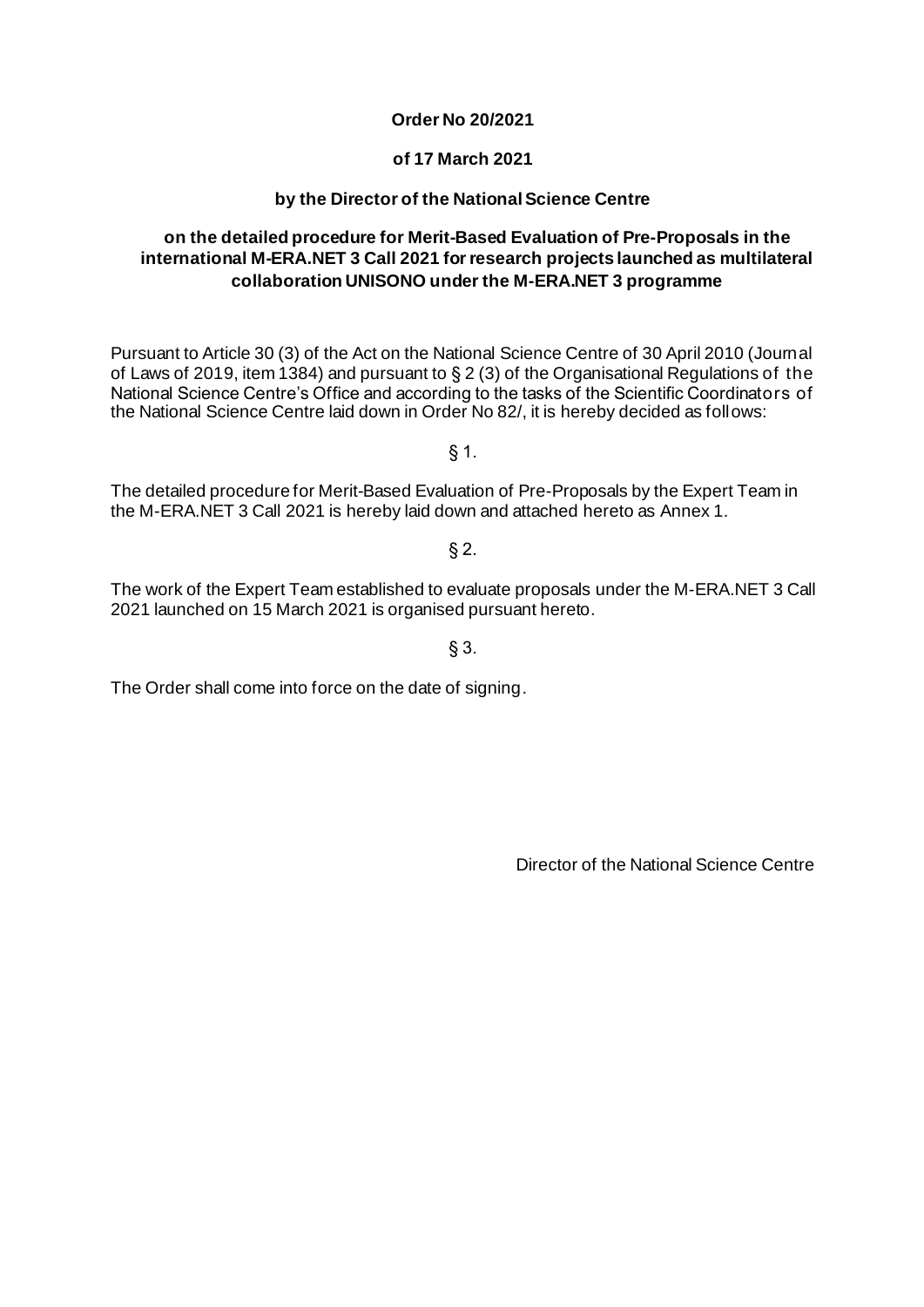Annex 1 to Order No 20/2021 of 17 March 2021 of the Director of the National Science Centre on the detailed procedure for Merit-Based Evaluation of Pre-Proposals in the international M-ERA.NET 3 call

The Order lays down the detailed procedure for evaluation of proposals by the Expert Teams under M-ERA.NET 3 Call 2021 for international research projects in the area of material science and material engineering.

#### **§ 1.**

Whenever this Order refers to:

- 1. Council, it shall mean the Council of the National Science Centre;
- 2. Director, it shall mean the Director of the National Science Centre;
- 3. Coordinator, it shall mean a Scientific Coordinator employed by the National Science Centre;
- 4. Expert, it shall mean an Expert Team member;
- 5. Pre-Proposal, it shall mean a proposal drafted by a Polish research team(s) jointly with foreign research team(s) and submitted via the M-ERA.NET Proposal Submission Platform available to the National Science Centre;<br>Recommendations for NCN Pre-Proposals, they sl
- 6. Recommendations for NCN Pre-Proposals, they shall mean Experts' recommendations for Pre-Proposals submitted under the M-ERA.NET 3 Call 2021 jointly with the Polish research teams, whether or not to allow the submission of Full Proposals;
- 7. Merit-Based Evaluation (national level), it shall mean an evaluation of Pre-Proposals by an agency awarding funding for research tasks to be carried out by an entity applying for funding from an agency incorporated in the M-ERA.NET 3 consortium. The evaluation procedure (national level) shall be laid down in accordance with the terms of the respective agency;
- 8. Full Proposal, it shall mean a proposal drafted by a Polish research team(s) jointly with foreign research team(s) and submitted via the M-ERA.NET Proposal Submission Platform following positive recommendations as a result of evaluation (national level) and evaluation by the entire M-ERA-NET consortium;
- 9. Evaluation of Full Proposals, it shall mean a Merit-Based Evaluation performed by the international Expert Team pursuant to the rules laid down in the M-ERA.NET 3 Call 2021 Guide for Proposers;
- 10. M-ERA.NET 3, it shall mean a network of public European and associated organisations established to fund and support research covered by the subjects of the M-ERA.NET 3 call; and
- 11. Call Secretariat, it shall mean the M.ERA.NET 3 Call 2021 Secretariat, i.e. Austrian Research Promotion Agency (FFG), with its registered office at 1090 Wien, Sensengasse 1, Austria.

### **§ 2. Coordinators**

The duties of the Coordinators shall include:

- 1. running eligibility checks on Pre-Proposals and Full Proposals;
- 2. naming Experts to draft individual Merit-Based Evaluations of Pre-Proposals
- 3. referring Pre-Proposals for Merit-Based Evaluation;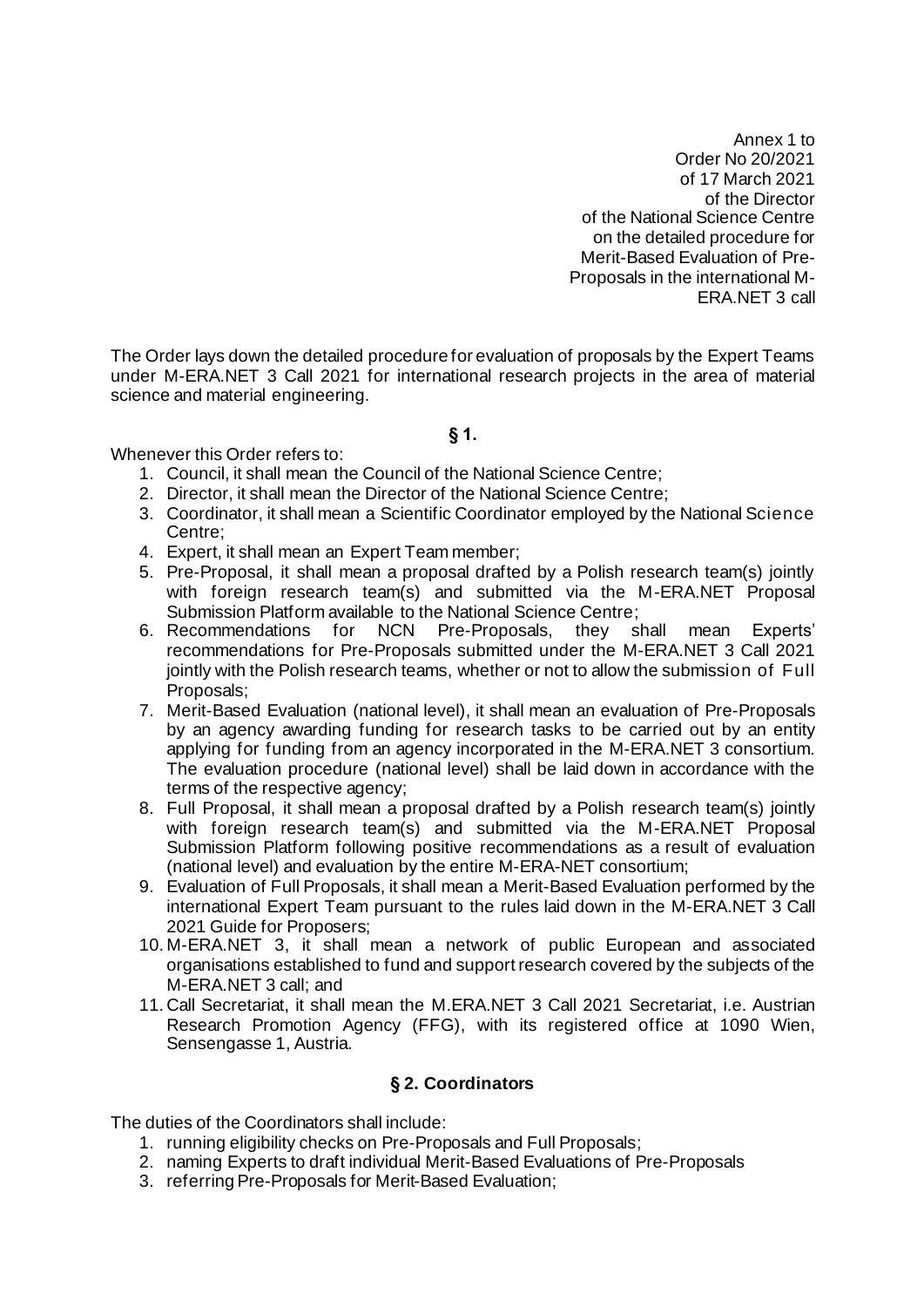- 4. assessing the accuracy and impartiality of individual reviews drafted by the Experts;
- 5. providing the Call Secretariat with Experts' recommendations and
- 6. providing the Director with recommendations on the ranking lists of Full Proposals recommended for funding issued by the M-ERA.NET 3.

# **§ 3. Experts**

The duties of the Experts shall include drafting individual Merit-Based Evaluations of Pre-Proposals assigned by the Coordinator.

# **§ 4. Evaluation of proposals**

- 1. Under M-ERA.NET 3 Call 2021, proposals shall be submitted in a two-step procedure proposal submission by the international consortium leader. As the first step, international research teams shall submit a Pre-Proposal. As the second step, they are requested by the Call Secretariat to submit Full Proposals. Both Pre-Proposals and Full Proposals shall be subject to an eligibility check and Merit-Based Evaluation.
- 2. An eligibility check of Pre-Proposals and Full Proposals shall be carried out by the Call Secretariat and at the national level.
- 3. An eligibility check of Pre-Proposals and Full Proposals (national level) shall be carried out by the Coordinators.
- 4. The research funding agencies participating in the M-ERA.NET 3 Call 2021 shall be in charge of Merit-Based Evaluation of Pre-Proposals (national level).
- 5. As the second step, only proposals recommended by the entire M-ERA.NET 3 consortium based on the evaluation of Pre-Proposals shall be submitted.
- 6. Full Proposals shall be subject to a Merit-Based Evaluation of the international Expert Team established by the research funding agencies participating in the M-ERA.NET 3 Call 2021.

# **§5. Merit-based Evaluation (national level) of Pre-Proposals**

- 1. A Merit-based Evaluation (national level) of Pre-Proposals at the National Science Centre shall be conducted by the Experts assigned by the Coordinators in charge of the M-ERA.NET 2 Programme.
- 2. A Merit-Based Evaluation of the National Science Centre shall be open only to Pre-Proposals approved as eligible by the Coordinators.
- 3. A Merit-Based Evaluation of Pre-Proposals at the National Science Centre shall consist of individual reviews made by three Experts independently, based on the evaluation criteria laid down by the M-ERA.NET 3 consortium. The evaluation form of Pre-Proposals is annexed to the call announcement.
- 4. The Experts shall evaluate the compliance with the basic research criterion applicable to the tasks of the Polish part of the project.
- 5. The Merit-Based Evaluation (national level) at the National Science Centre shall be performed based on the information in the Pre-Proposal submitted via the M-ERA.NET Proposal Submission Platform.
- 6. The Experts may reject the proposal as ineligible in the course of evaluation (national level).
- 7. If a proposal has been given the score of "no" by at least two Experts in the f ollowing criterion of the evaluation form: "Does the project meet the criteria of basic research ?", it shall not be recommended for the second stage of the M-ERA.NET 3 Call 2021, i.e. submission of the Full Proposal.
- 8. A proposal shall be recommended for the second stage of the call if it meets all of the following conditions: